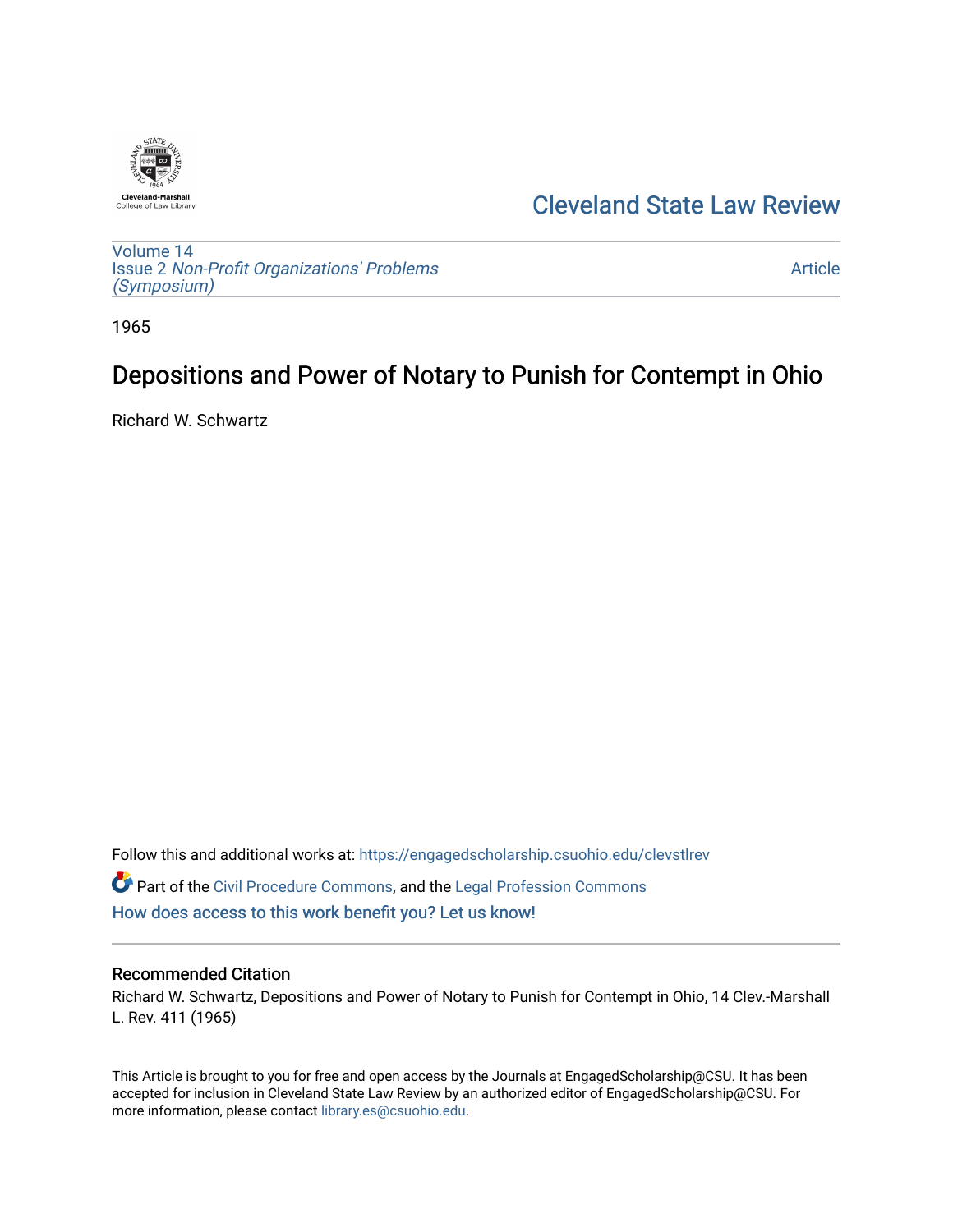# *Depositions and Power of Notary to Punish for Contempt in* Ohio

# *Richard W. Schwartz\**

**T HE** DEPOSITION plays an important role in the modern-day practice of law. The enormous backlog of cases in the courts requires preservation of precious testimony. during the long wait prior to trial. In addition, the deposition is a valuable tool in evaluating a case, especially during settlement negotiations. Finally, the deposition is a prime means of discovering vital information.

The notary public presides at the deposition, and is invested with quasi-judicial powers, including the power to punish for contempt. This paper will briefly survey both the procedural aspects of the deposition and the quasi-judicial power of the notary public.

#### The Notary and Mechanics of Taking a Deposition

A *deposition* is a statutorily prescribed method of taking the testimony of witnesses, $<sup>1</sup>$  or, as legislatively defined, it is a</sup> **"...** written declaration under oath, made upon notice to the adverse party."<sup>2</sup>

The notary *public* is one of the officers empowered by statute3 to take depositions. Section 147.07, which enumerates the basic powers of notaries, provides that:

[A] notary public may, within the county for which he is appointed, or if commissioned for the whole state, throughout the state ... take and certify depositions. **...**

In addition, Section 2319.10, which is part of the Code Chapter<sup>4</sup> on depositions, specifically provides that:

[D]epositions may be taken in this state before a ... notary public....

**3** *Id. §§* 147.07 and 2319.10.

**<sup>\*</sup>Of** the law firm of Rippner, Schwartz & Carlin of Cleveland; Lecturer at Cleveland-Marshall Law School of Baldwin-Wallace College.

**<sup>1</sup>** Ohio Rev Code § **2319.01.**

**<sup>2</sup>** *Id. §* 2319.02.

**<sup>4</sup>** *Id.* Chapter 2319 entitled "Affidavits, Depositions."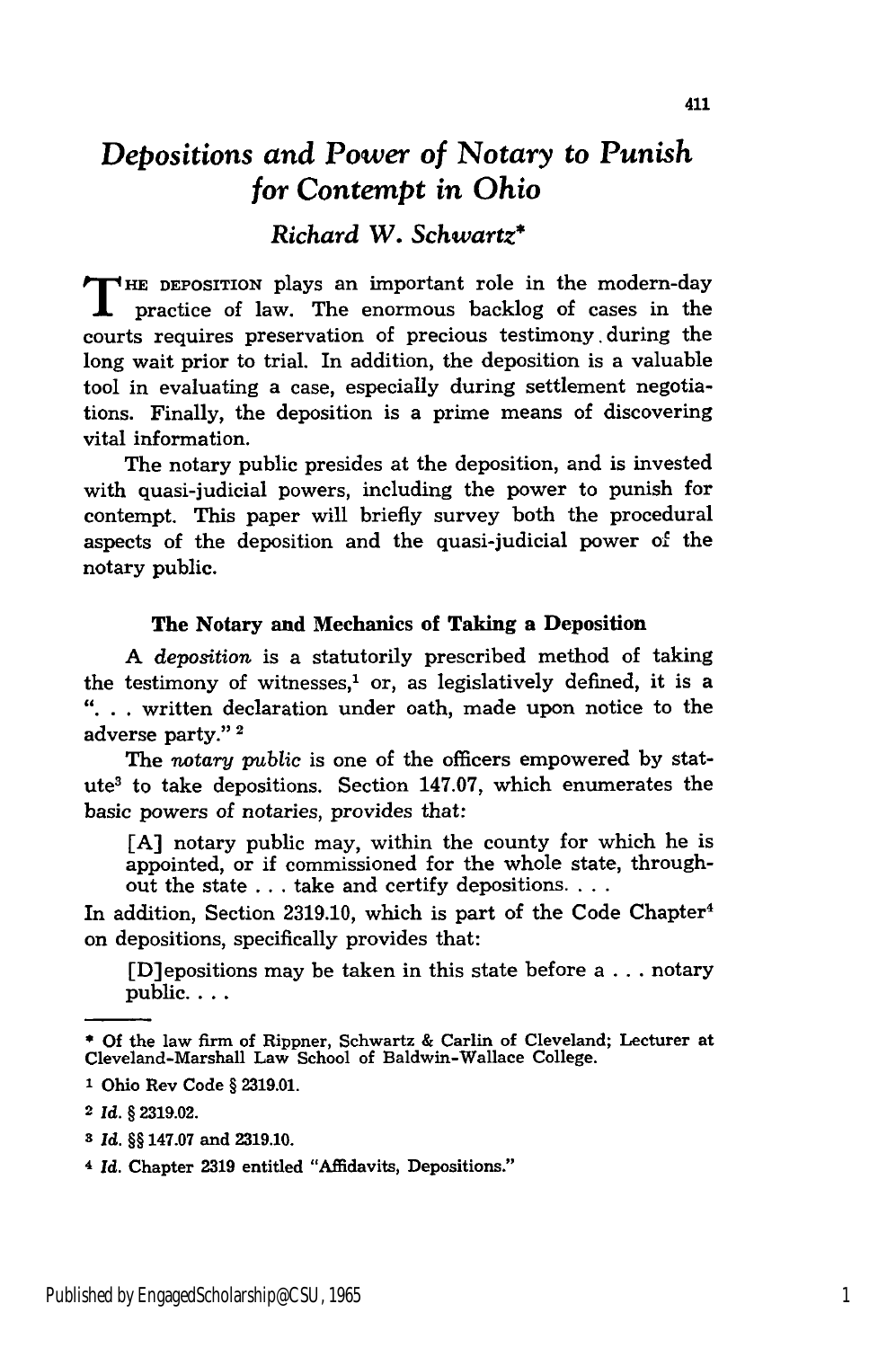#### *Procedural Requirements Incident to the Taking of Depositions*

In brief, three things must be done before a deposition may be taken: filing a lawsuit, notifying the adverse party, and subpoenaing the witness.

When a plaintiff has filed his action in court and made service upon the defendant, each party may commence the taking of testimony by deposition.5 The party taking the deposition, called the "deponent," must give written notice to the adverse party of his intention to take a deposition,<sup>6</sup> but need not reveal the name of the witness whose deposition is to be taken,<sup>7</sup> unless the witness is the adverse party and the deponent desires to use the deposition of such adverse party in his own behalf.8 The notice must be served upon the adverse party, his agent, or attorney of record, or left at the usual place of their abode, and the deposition can only be used against parties so served.<sup>9</sup>

After or simultaneous to serving the adverse party with notice of the taking of the deposition, the notary must issue a subpoena directing the witness to attend the deposition and to testify. 10 The subpoena may also direct the witness to bring with him "any book, writing, or other thing under his control, which he may be compelled to produce as evidence."<sup>11</sup>

#### *The Taking* of *the Deposition*

The proceedings are similar to the examination of a witness during the trial of a lawsuit. First, the witness to be deposed is duly sworn to tell the truth.<sup>12</sup> The deponent conducts a direct examination of those witnesses he has called;<sup>13</sup> however, if the

**11** *Id. §* **2317.13.**

*<sup>5</sup> Id. §* **2319.06.**

*<sup>6</sup> Id. §* **2319.15.** This section provides that the notice must set forth the court or tribunal where the deposition is to be used, and the time when and the place where the deposition is to be taken.

**<sup>7</sup>**Appel v. Appel, **78** Ohio **App. 53, 65 N. E. 2d 153** (1946).

**s** Ohio Rev. Code *§* **2319.15;** Appel v. Appel, *supra,* note **7.**

**<sup>9</sup>** Ohio Rev. Code *§* **2319.16;** service on the adverse party can also be made **by** serving his agent or attorney of record. **If** the adverse party cannot be personally served within the state, he may be served **by** publication under *§* **2319.17.**

**<sup>10</sup>***Id. §* **2317.12;** the subpoena must set forth the time when and the place where the deposition is to be held.

<sup>12</sup>*Id. §* 2319.24; House v. Elliott, 6 Ohio St. 497 (1856).

**<sup>13</sup>**In re Rauh, 65 Ohio St. 128, 61 N. E. **701** (1901); Donovan v. Decker, 61 Ohio Law Abs. 67, 105 N. E. 2d 664 (1951), reh. den. 106 **N.** E. 2d 167 (1951); Forthofer v. Arnold, **60** Ohio **App.** 436, 21 **N.** E. **2d** 869 (1938).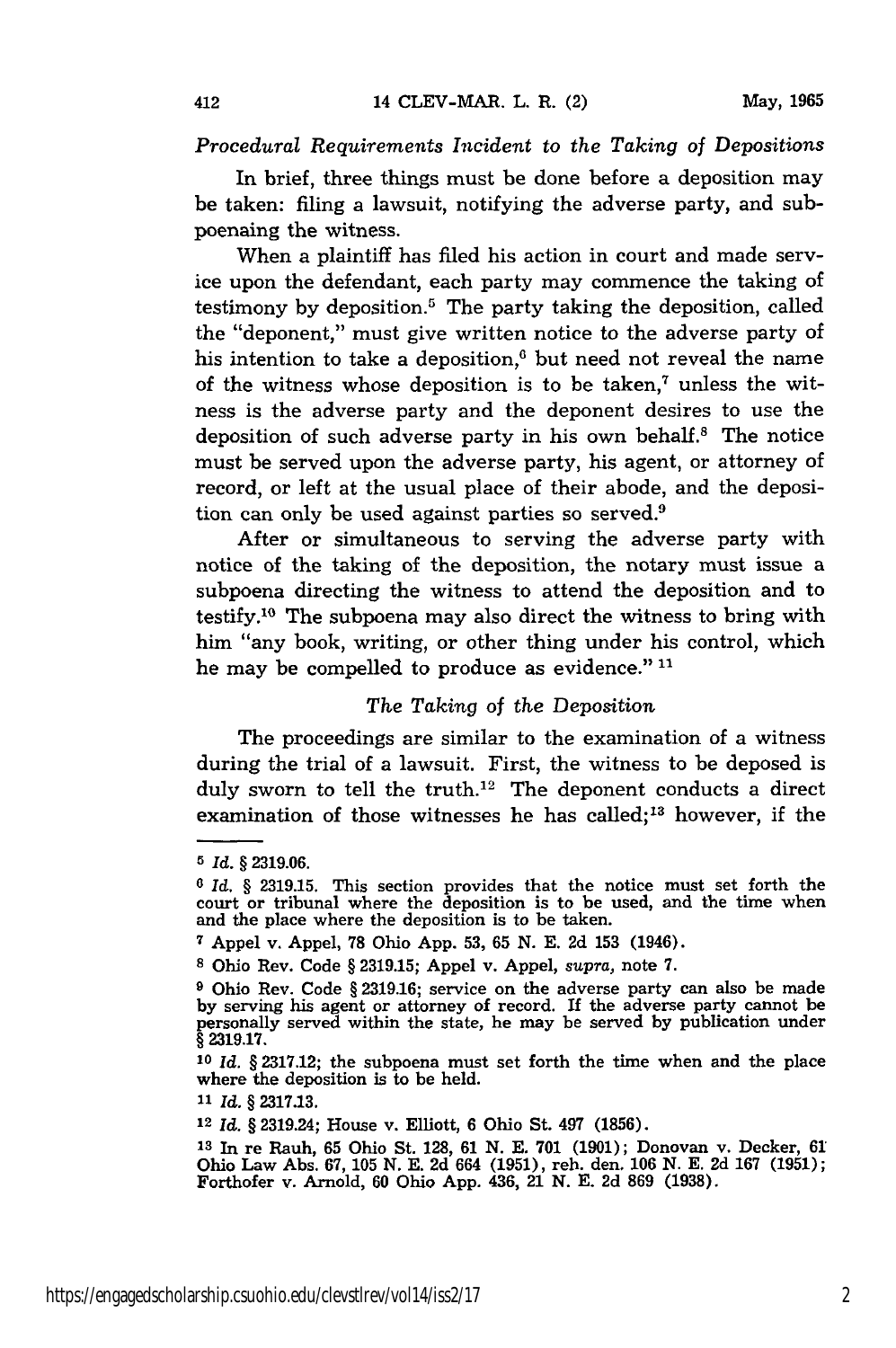witness is an adverse party, he may be cross-examined.14 Of course, the adverse party will have an opportunity to crossexamine the witness at the conclusion of deponent's examination.

Finally, the entire proceeding before the notary must be transcribed by a stenographer and signed by the witness.<sup>15</sup>

# *The Use of the Deposition*

After the deposition is reduced to writing and signed by the witness, there are certain statutory procedural requirements and conditions which must be met before the deposition may be admitted into evidence at trial.

There are two basic statutory procedural requirements. First, the notary must affix his certificate and signature to the deposition, under his official seal.<sup>16</sup> This certificate must state that: **(1)** the witness was sworn to tell the truth; (2) that the deposition was reduced to writing by the notary or some other proper person; (3) the deposition was written and signed in the presence of the notary; and (4) the deposition was taken at the time and place set forth in the notice.<sup>17</sup>

Second, the deposition must be filed in the court where the case is to be tried at least one day prior to trial."

The statutory conditions precedent to the use of the deposition at trial are, in substance, that a deposition of a witness may only be used in trial where the witness "does not reside in, or is absent from, the county where the action or proceeding is pending, or, by change of venue, is sent for trial," or when the witness is dead or is unable to attend court.<sup>19</sup> Where the testimony of the witness is required upon a motion, or where the oral examination of the witness is not required, the deposition may be used. 20

**<sup>14</sup>** Ohio Rev. Code § 2317.07.

*<sup>15</sup>Id.* § 2319.18; this section provides in substance that the transcribing of the deposition may be done by the notary, the witness or some disinterested person.

**<sup>16</sup>***Id.* § 2319.23.

**<sup>17</sup>***Id.* § 2319.24.

**<sup>18</sup>***Id.* § 2319.26. However, under § 2319.27, the notary may retain custody of the deposition until his statutory fees are paid.

**<sup>19</sup>***Id.* § 2319.05.

<sup>20</sup>*Id.* § 2319.21; the deposition may be read at any stage of the action or proceeding.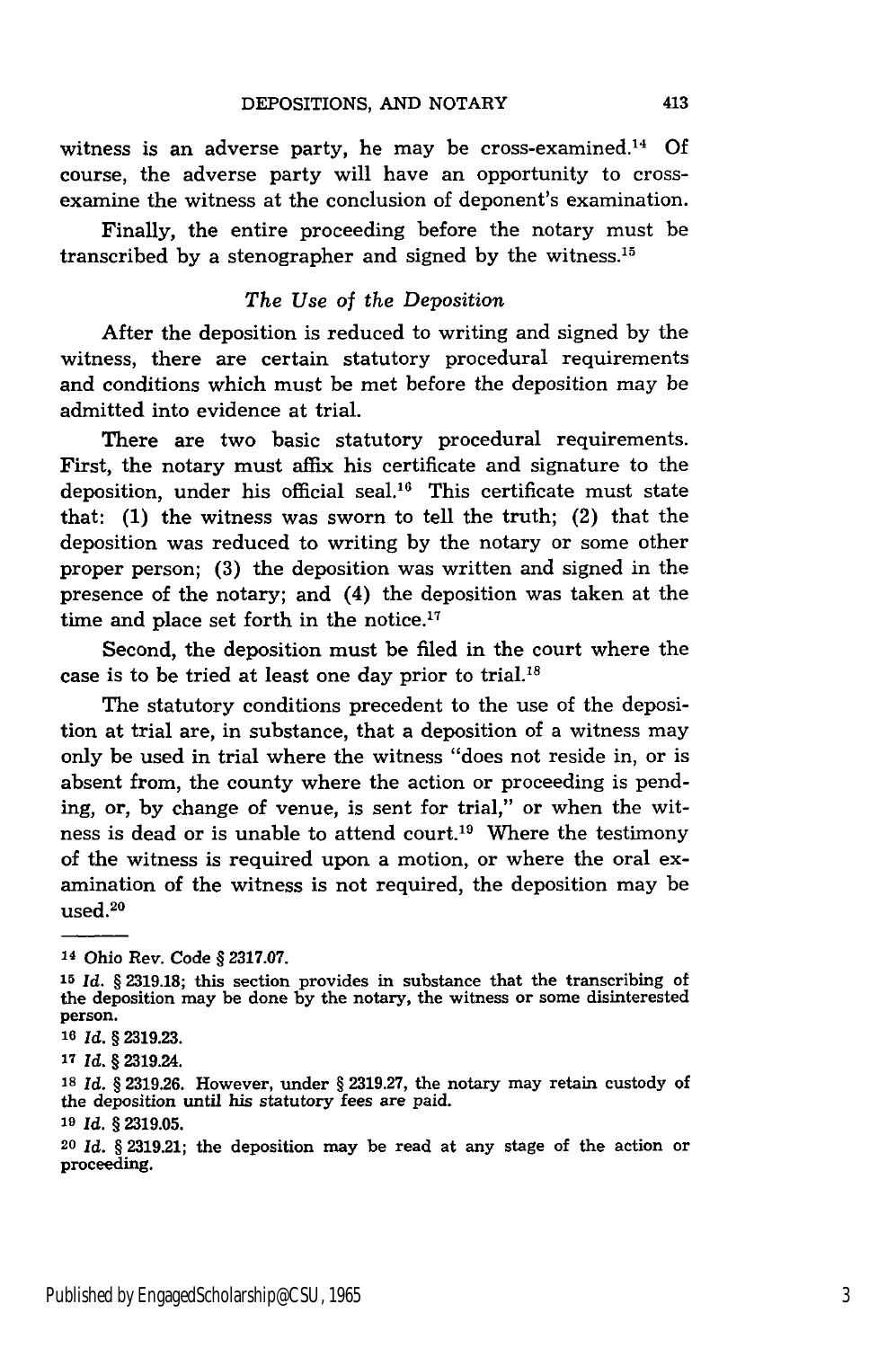In spite of the statutory requirements of one day prior filing and the statutory conditions prescribed by Section 2319.05 such depositions may be used, regardless of such requirement and conditions, during cross-examination of a witness for the purpose of impeaching his testimony. <sup>21</sup>

# The Power of the Notary to Punish for Contempt in the Deposition

The power of the notary to punish witnesses for contempt is set forth in two sections of the Ohio Revised Code.<sup>22</sup> Section 147.07, which specifies the powers of the notary, provides in part:

[the notary] in taking depositions, **. . .**shall have the power which is by law vested in justices of the peace to compel the attendance of witnesses and punish them for refusing to testify.

In addition, Section **2317.20** of the Revised Code provides, in part:

[D]isobedience of a subpoena, a refusal to be sworn **.. .**and an unlawful refusal to answer as a witness or to subscribe a deposition, may be punished as a contempt of the **. . .** officer **by** whom the attendance or testimony of the witness is required.

Section **2319.10** of the Revised Code, includes "notary" within the purview of officers authorized to take depositions.

These statutory grants of authority present problems in two ways. First, is a notary limited under Section 147.07 to the contempt powers of justices of the peace—*i.e.* "to fine"—or are his contempt powers extended to those of "other officers" under Section 2317.20-"to arrest and imprison"? The supreme court resolved this apparent statutory conflict, holding that the predecessor of Section 147.07 was not a limiting statute, and that it must be read together with sections of the Code dealing with

**<sup>21</sup>**McCullough Transfer Co. v. Pizzulo, **53** Ohio **App.** 470, **5 N. E. 2d 796** (1936). The court in this case stated: "It has become a very general practice<br>for attorneys to take the testimony of known adverse witnesses, using the<br>provisions of law providing for the taking of depositions as a sort of vantage of any conflict in the statements of the witnesses, there being no intention of counsel taking the depositions to make any other use thereof." Intention of counsel taking the depositions to make any other use thereof."<br>*Id.* at 474, 5 N. E. 2d at 798 (1936).

**<sup>22</sup>**Ohio Rev. Code §§ 147.07 and 2317.20.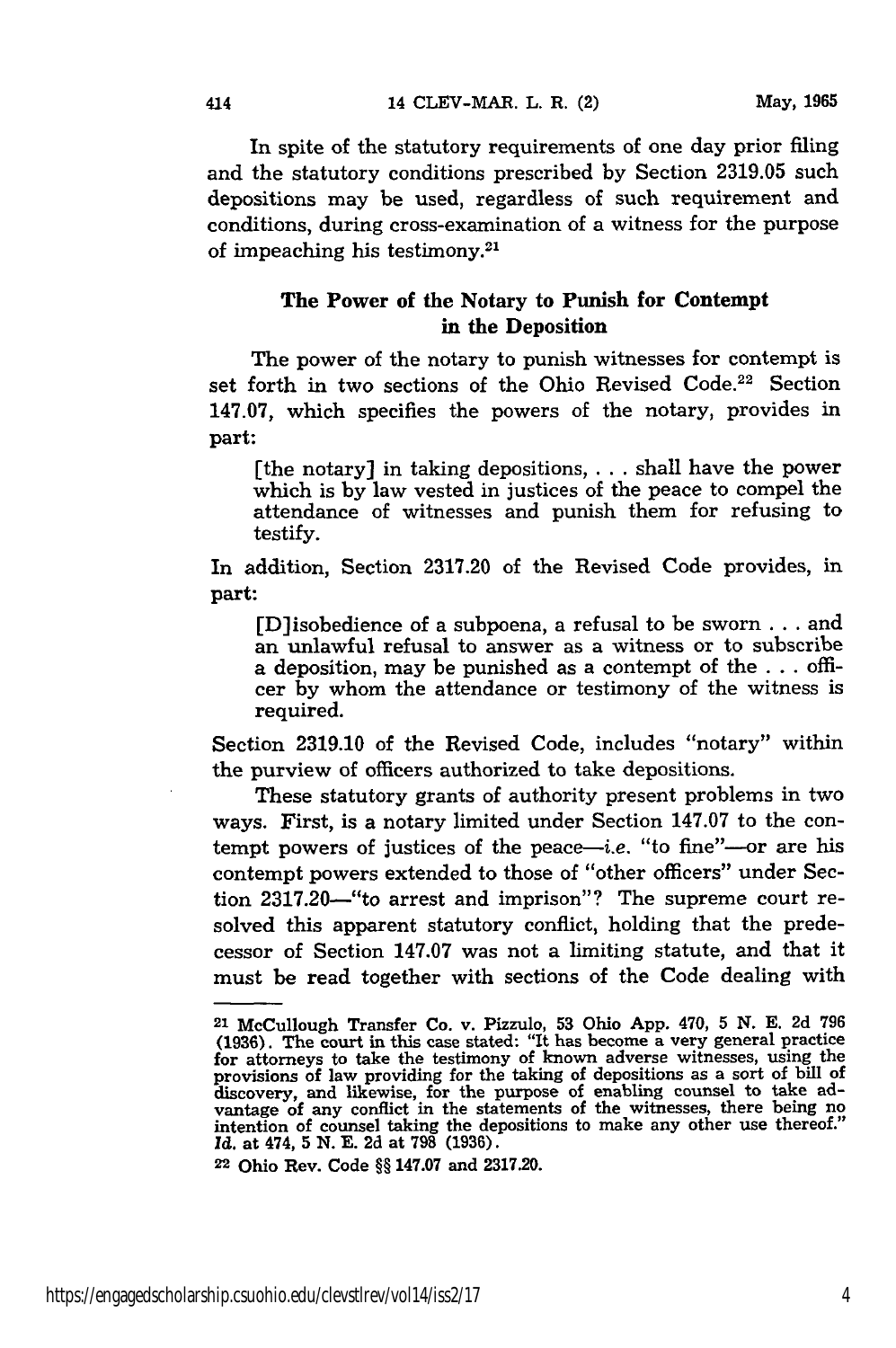depositions. 23 Thus, the notary is not limited merely to the fining powers of a justice of the peace but can arrest and jail the contemptuous witness.<sup>24</sup>

Second, it was argued that such legislative grants of power to the notary were judicial in nature and therefore antagonistic to the Ohio Constitution which vested all judicial power in the courts of Ohio.25 The supreme court disposed of these constitutional objections, holding that the power to punish for contempt was not purely judicial in the "constitutional sense"; such power, having been recognized as essential to the deposition, $26$  could be granted **by** statute to the notary. Thus, as subsequently stated, the notary is not an officer of the court; he exercises his power to punish for contempt independently of any court, and the courts have no jurisdiction to restrain the notary from punishing for contempt. $27$ 

The notary can, therefore, punish as contempts the actions of witnesses in disobeying a subpoena, refusing to be sworn, unlawfully refusing to answer questions, or refusing to subscribe to a deposition.<sup>28</sup>

While the notary's power to punish for contempt has been recognized and accepted **by** the courts, a more peaceful solution to the disputes giving rise to contempts is the development and use of the non-statutory procedure of seeking instructions from a court.<sup>29</sup> Under this procedure, the notary public, with the consent of the parties to the action, submits questions to the common pleas court for instructions as to how to proceed during the course of the deposition, thus obviating the use of contempt proceedings.<sup>30</sup>

**<sup>23</sup>** DeCamp v. Archibald, **50** Ohio St. **618, 35 N. E. 1056 (1893).** <sup>24</sup>*Ibid.*

**<sup>25</sup>**Article IV, Section I of the Ohio Constitution provides that "The judicial power of the state is vested in a supreme court, courts of appeals, courts of common pleas, courts of probate, and such other courts inferior to the courts of appeals as may from time to time be established **by** law (Adopted September **3, 1912).**

**<sup>26</sup>**DeCamp v. Archibald, *supra,* note **23.**

**<sup>27</sup>**State ex rel. Bechtel v. McCabe, 60 Ohio App. 233, 20 N. E. 2d **381** (1938). But, see Shaw v. Ohio Edison Installation Co., 9 Ohio Dec. Rep. **809** (Superior Ct. **1886)** which, in approving the practice of notaries to seek instructions from the courts, held that notaries were officers of the court.

**<sup>28</sup>** Ohio Rev. Code § **2317.20.**

**<sup>29</sup>** Shaw v. Ohio Edison Installation Co., **9** Dec. Rep. **809** (Super. Ct. **1896);** Thomas v. Beebe, **5** Ohio **N.** P. **32 (C.** P. **1932). <sup>30</sup>***Ibid.*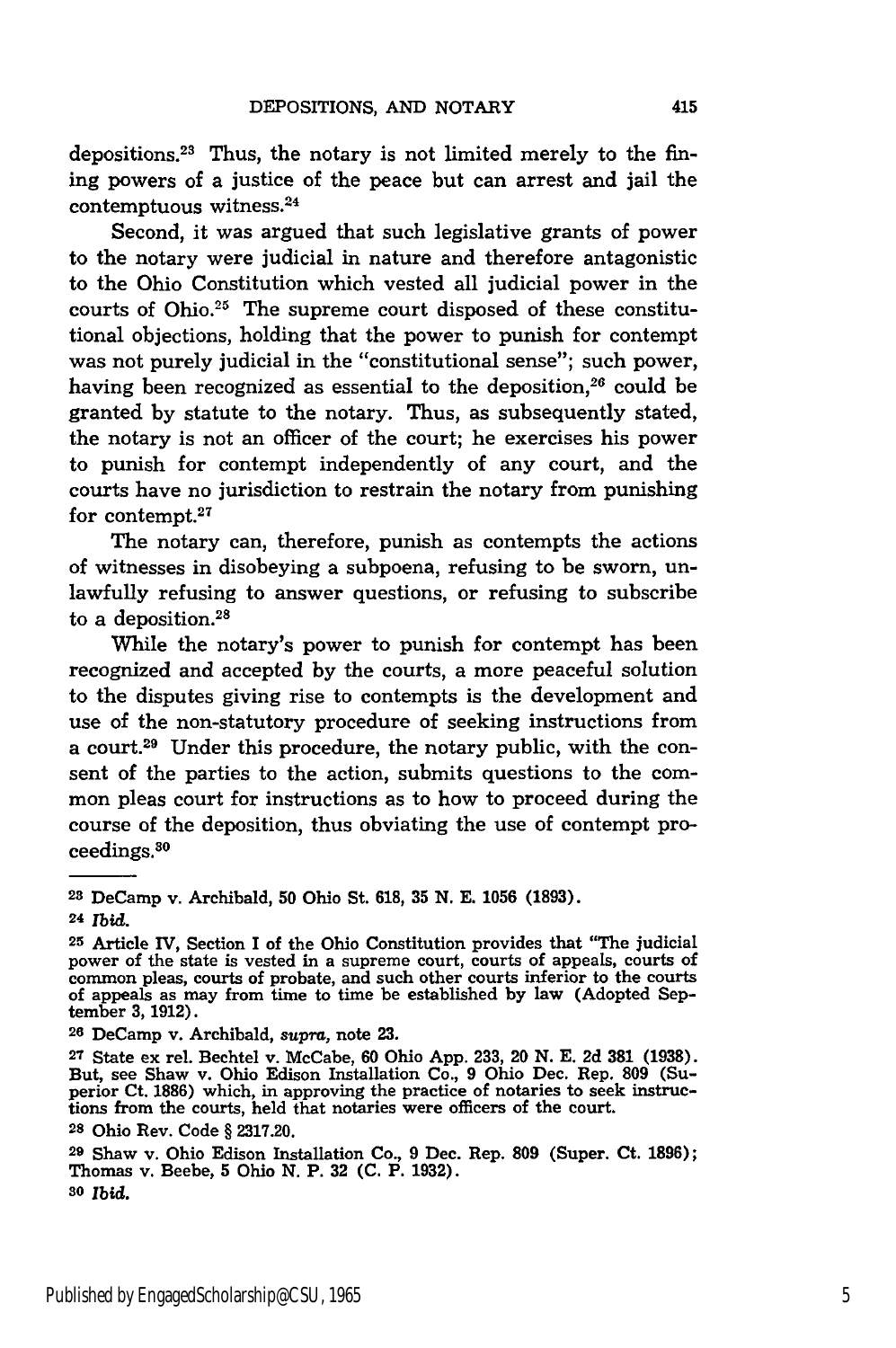The use of such instructions, while perhaps a practical solution to the difficulties engendered by contempt proceedings, would appear to conflict with the basic theories espoused in the DeCamp case<sup>31</sup> that the notary is not an officer of the courts, but acts independently. Further, although the instruction procedure appears to be commonly used in some counties, it is not supported by any statutory authority.<sup>32</sup>

# *The Procedural Steps*

The notary maintains his authority through the use of the writ of attachment for fines, and the order of commitment for imprisonment. Thus, if a witness refuses to obey a subpoena issued by a notary, the notary may issue a writ of attachment to the sheriff commanding the sheriff to arrest and bring the witness before the notary to give his testimony and answer for the contempt.3 3 Or he may direct an order of commitment to the sheriff which shall order the sheriff to commit the contemptuous witness to jail.<sup>34</sup> Both the attachment for arrest and order to commit a witness to prison by the notary must be under the notary's seal, and must set forth the cause of the arrest or commitment. If the witness has refused to answer a question which the notary has directed him to answer, the order for commitment must state the question which the witness refused to answer.35

Once the contemptuous witness has been arrested or imprisoned, incident to an attachment or commitment, the notary, to force the witness to comply with his orders, may either fine the contemptuous witness<sup>36</sup> or imprison the witness in the county jail until he submits to be sworn, testifies, or gives his deposition.<sup>37</sup>

**<sup>31</sup>**50 Ohio St. 618, 35 N. E. 1056 (1893).

**<sup>32</sup>**The case of State ex rel Bechtel v. McCabe, 60 **0.** App. 233, 236, 20 N. E. 2d 381, **383** (1938) in discussing the lack of authority for use of instructions, stated: "It is true our state courts are vested with considerable discretion in matters of procedure not regulated by statute, but where the statute clearly defines the procedure, as it does here, and no alternative procedure is indicated, the statutes must control . **. .".**

**<sup>33</sup>**Ohio Rev. Code § 2317.21. This section also sets forth several exceptions **if** the witness has not been personally served or if the witness is not re- quired to be immediately brought before the notary.

**<sup>34</sup>***Id.* § 2317.26.

**<sup>35</sup>***Id.* § 2317.25.

**<sup>36</sup>***Id.* § 2317.22 sets forth in detail the maximum fines to be imposed upon the witness.

*<sup>37</sup> Id.* **§ 2317.22.**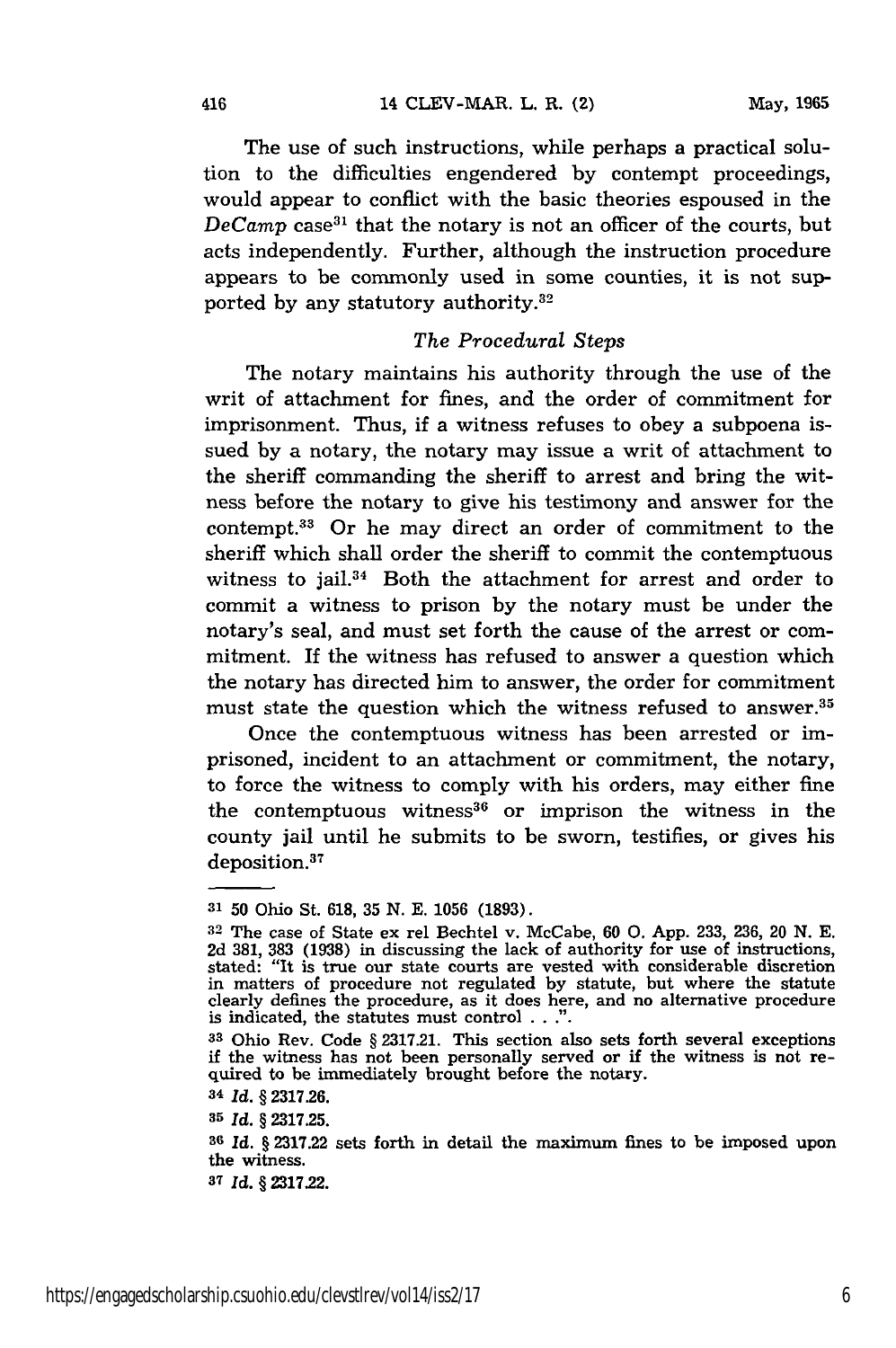The rights of the witness are protected in two ways. The imprisoned witness may apply to a judge of the supreme court, court of appeals, court of common pleas, or probate court to discharge him on the ground that he has been illegally imprisoned.<sup>38</sup> In addition, the witness may seek his release by way of habeas corpus.39

## **The Substance of the Contempt**

Thus far this article has dealt primarily with the statutory rules and regulations controlling the taking of the deposition and the statutory requirements governing contempt proceedings. The remainder of this paper focuses on the practical application of these statutory rules to five of the most common types of contempts.

## *The Refusal* of the *Witness* to *Appear*

Failure of a witness to appear for deposition when properly summoned by subpoena constitutes a contempt.<sup>40</sup> However, the witness cannot be punished for contempt where he refused to attend the deposition because the deponent had prohibited his counsel from accompanying him into the deposition.<sup>41</sup> To require the attendance of the witness under such circumstances, would be to deprive the witness of his constitutional rights. $42$ 

### *The Refusal of the Witness to be Sworn*

Where a witness is properly summoned to a deposition and appears, he shall be held in contempt if he refuses to be sworn.<sup>43</sup> The notary's order of commitment is sufficient in such a case if it shows that the witness unlawfully refused to be sworn.<sup>44</sup> The

**<sup>38</sup>***Id.* § 2317.24.

**<sup>39</sup>**DeCamp v. Archibald, *supra,* note 23; Ex Parte Jennings, 60 Ohio St. 319, <sup>54</sup>*N.* E. 262 (1899). 40 Ohio Rev. Code § 2317.20.

<sup>41</sup> Peters v. Goodyear Tire and Rubber Co., 50 Ohio L. Abs. 65, 76 N. E. 2d 412 **(C.** P. 1947).

<sup>42</sup>*Ibid.* The ordinary witness has the right to refuse to answer questions on the grounds of self-incrimination and privileged communications. With-out counsel, the witness might waive these valuable rights through ig- norance.

**<sup>43</sup>**In re Sage, 24 Ohio C. C. (N. **S.)** 7, 34 Ohio C. D. 441 (1915); Schott v. Benckenstein, 6 Ohio App. 63 (1915), aff'd. 92 Ohio St. 29, 110 N. E. 633 (1915).

<sup>44</sup> In re Sage, *supra,* note 43.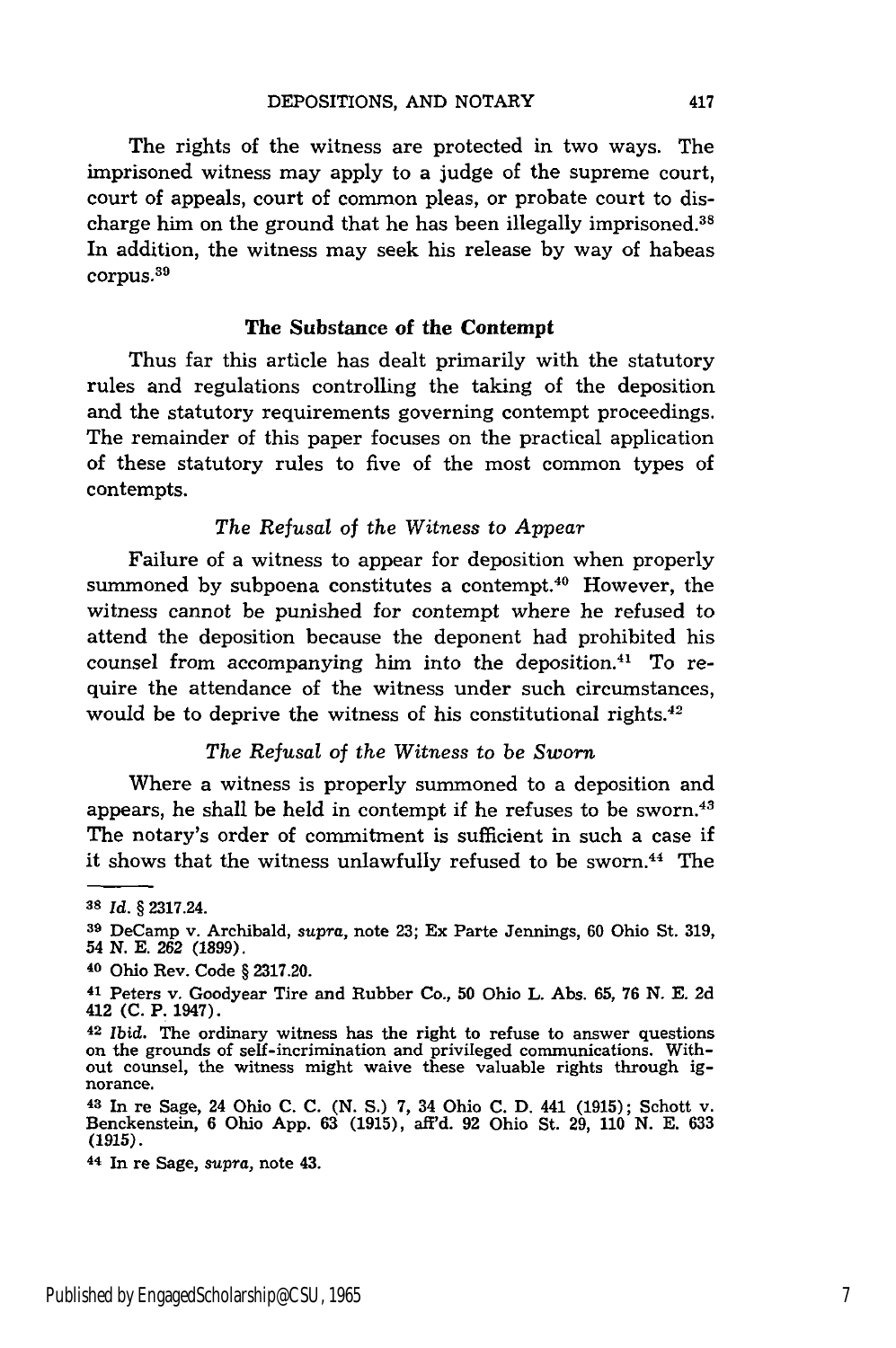statute applies to all witnesses including an adverse party.45 **A** witness cannot refuse to be sworn on the ground that the conditions for the use of the deposition in trial are not present, $46$  for the right to take a deposition is not controlled **by** the right to use it.<sup>47</sup> However, a witness can lawfully refuse to be sworn where he had previously given his complete testimony on deposition and was willing to sign it upon the making of certain corrections.<sup>48</sup>

#### *Refusal of the Witness* to *Answer Questions*

Witnesses have refused to answer questions on advice of counsel, 49 on the ground of competency, relevancy, or materiality,<sup>50</sup> and on the ground of privilege.<sup>51</sup> Whether the witness must answer such questions often depends upon whether the witness is an ordinary witness or an adverse party. Also, since the notary is not a judge and therefore cannot rule on the propriety of the evidence,<sup>52</sup> the competency or relevancy of the questions must be determined upon trial or upon a habeas corpus proceeding.

In any case, it is mandatory that the witness be ordered by the notary to answer the question propounded for the contempt to be proper.53 The refusal of the witness to comply with the notary's order constitutes an "unlawful refusal to answer" under section 2317.20 which defines contempts. <sup>54</sup>

Where the witness refused to answer questions purely upon "advice of counsel," the witness was properly held in contempt, for to hold otherwise would be to permit the counsel and wit-

*<sup>51</sup>Ibid.*

**<sup>52</sup>***Ibid.*

**<sup>45</sup>**In re Rauh, **65** Ohio St. 128, **61 N. E. 701 (1901).**

**<sup>46</sup>**Shaw v. Ohio Edison Installation Co., 9 Ohio Dec. Rep. **809** (Super. Ct. **1886)** provides in its first syllabus: "1. A witness is not excused from giving his deposition under Secs. **5265** and **5266,** Rev. Stat., on the ground that he is not interested in the action; that he is within the county in which the action is pending, and that he does not intend to depart; that he is in good health, and will be able to attend court as a witness when the case is reached for trial."

**<sup>47</sup>**In re Rauh, supra, note 45.

**<sup>48</sup>**In re Hafer, **65** Ohio St. **170, 61 N. E. 702 (1901).**

**<sup>49</sup>**In re Bott, 146 Ohio St. **511, 66 N. E. 2d 918** (1946).

**<sup>50</sup>**In re Martin, Jr., 141 Ohio St. **87,** 47 **N. E. 2d 388** (1943).

**<sup>53</sup>**In re Martin, Jr., 141 Ohio St. **87,** 47 **N. E. 2d 388** (1943); DeCamp v. Archibald, **50** Ohio St. **618, 35 N. E. 1056 (1893);** Burnside v. Dewstoe, **<sup>9</sup>** Ohio Dec. Rep. **589 (C.** P. **1886).**

**<sup>54</sup> In** re Martin, Jr., supra, note **53.**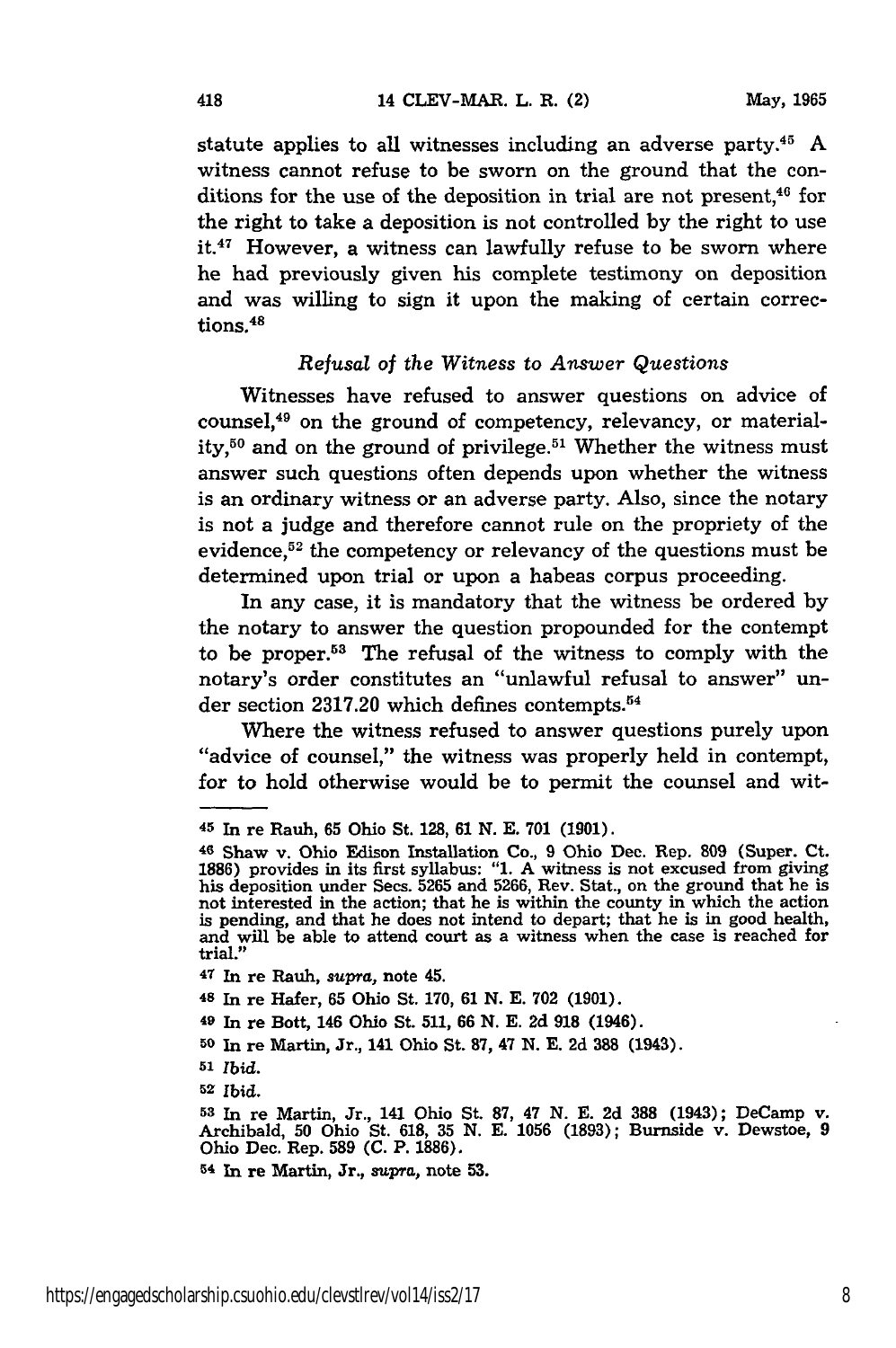ness to act as judges in determining the propriety of the questions.<sup>55</sup>

In the oft-cited case of *DeCamp v. Archibald56* the witness was committed to jail for refusing to answer certain questions on the grounds that they were incompetent and irrelevant. In a subsequent habeas corpus proceeding, the court held that such a refusal was contemptuous and that the witness must answer the questions; whether such questions were competent or relevant to the case would be determined by the judge upon trial of the action. The court, however, complicated its decision by stating that the questions were, in fact, competent and relevant.<sup>57</sup> This latter statement was subsequently relied upon by the supreme court, in a habeas corpus proceeding,<sup>58</sup> to justify an examination into the merits of a case to determine the competency and relevancy of questions asked upon a deposition.<sup>59</sup>

In re Schoef<sup>60</sup> appeared to hold that a witness could not be jailed for contempt by a notary where he objected to answering the questions propounded upon the grounds of competency, relevancy, and materiality, but the supreme court in its landmark decision of *In re Martin, Jr.61* held that these two cases were grounded upon privilege questions. *Martin* specifically overruled the fourth syllabus of the Schoef case which had held that a witness could not be lawfully ordered to answer a question where he objected on the grounds of competency, relevancy, or materiality.

The *Martin* case, however, was limited in application to "a witness who is not a party."<sup>62</sup> Thus, the supreme court in the *Martin* case decided that a witness who is not a party, once he

**<sup>55</sup>**In re Bott, 146 Ohio St. **511, 66** N. **E.** 2d **918** (1946); Ex parte Oliver, **173** Ohio St. 125, **180 N. E.** 2d 599 **(1962).**

**<sup>56 50</sup>** Ohio St. 618, 35 N. E. 1056 (1893).

**<sup>57</sup>**DeCamp v. Archibald, 50 Ohio St. 618, 35 **N. E.** 1056 (1893).

**<sup>58</sup>**Ex Parte Jennings, **60** Ohio St. 319, 54 N. E. 262 (1899).

**<sup>59</sup>***Ibid.*

**<sup>60</sup>** 74 Ohio St. 1, 77 N. E. **276** (1906).

**<sup>61</sup>**141 Ohio St. **87,** 47 N. E. **2d 388** (1943).

**<sup>62</sup>** The fourth syllabus of In re Martin, Jr., 141 Ohio St. **87,** 47 **N.** E. **2d 388** (1943) provides: "4. A witness who is not a party has no legal right, upon the taking of his deposition, to refuse to answer any question, upon the advice of his attorney, merely because the attorney believes that the testimony sought is irrelevant, incompetent or immaterial. (Paragraph four of t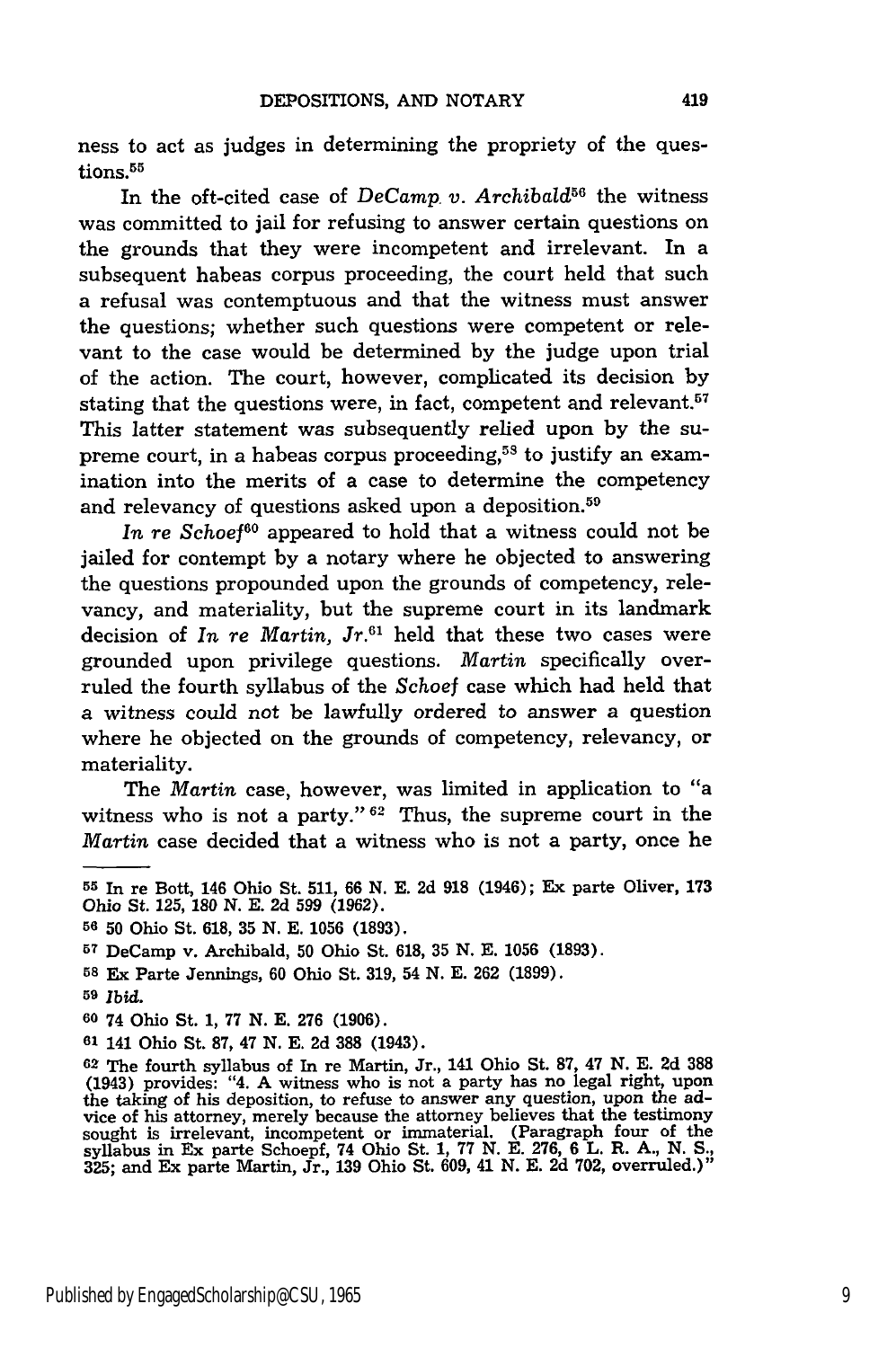has been ordered to answer a question, cannot lawfully refuse to answer on the grounds of competency, relevancy, or materiality.<sup>63</sup> The court further held that the determination of whether the questions were in fact competent or relevant to the issues of the action, could not be made in a habeas corpus proceeding, but could only be determined by the judge upon the trial of the case.<sup>64</sup>

Therefore, the *Martin* case, while it put to rest many of the questions regarding the rights of non-party witnesses, left open the problem of witnesses who are parties to the action, leaving them in a position to refuse to answer questions which they believe are not competent or pertinent to the issues, and placing the determination of such questions on the court in a habeas corpus proceeding.<sup>65</sup>

However, though the party witness will receive relief upon a habeas corpus proceeding, the non-party witness is caught in a vicious cycle. If he refuses to answer a question, he will be jailed for contempt. If he files for a release on habeas corpus, how can the court release him if it hasn't the power to determine the competency, relevancy, or materiality of the question propounded? Must the non-party witness rot in jail until the trial of the lawsuit; or, must he answer the question at his peril? A recent case requires the non-party witness to answer the question. 65a

The one area in which the courts uniformly agree is that the witness, whether a party or not, may lawfully refuse to answer questions which they claim are incriminating or privileged,<sup>66</sup> and that a court on a subsequent habeas corpus proceeding will determine whether or not the questions do involve privilege. $67$ The privilege, however, must be one created by constitution or statute.68 As stated **by** the supreme court in *In* re *Martin* Jr.: <sup>69</sup>

**<sup>63</sup>***Id.* at 100, 47 N. E. 2d at 394 (1943).

**<sup>64</sup>***Id.* at 101, 47 N. E. 2d at 394 (1943).

**<sup>65</sup>**In re Berger, 13 Ohio App. **206** (1919); In re Grosswiller, 47 Ohio App. 409, **191 N. E. 910** (1943).

**<sup>65</sup>a** Ex parte Oliver, **173** Ohio St. **125, 180 N. E. 2d 599 (1962).**

**<sup>66</sup>**In re Martin, Jr., *supra,* note **62;** DeCamp v. Archibald, *supra,* note **57.**

**<sup>67</sup>**In re Martin, Jr., *supra,* note **62.**

**<sup>68</sup>**In re Frye, **155** Ohio St. 345, **98 N. E. 2d 798 (1951);** In re Martin, Jr., *supra,* note **62.**

**<sup>69</sup>**In re Martin, Jr., 141 Ohio St. **87,** 102, 47 **N. E. 2d 388, 395** (1943).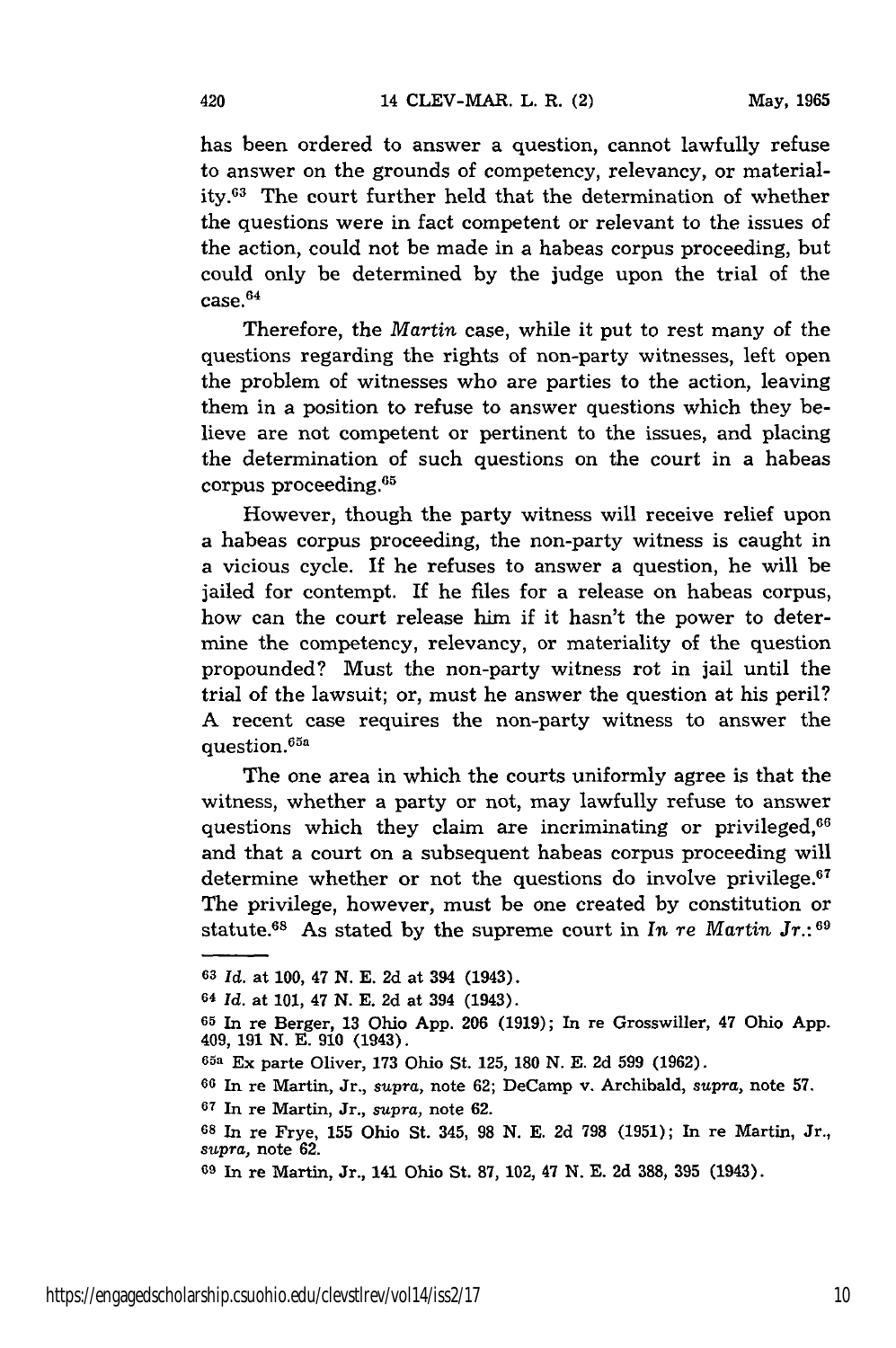It is well settled in this state that a witness has the lawful right to refuse to answer any question, the answer to which would infringe any personal privilege granted by the Constitution or statutes of Ohio, or any recognized rule of the common law, and a witness committed for contempt for such refusal has the right to have that question of privilege determined in a subsequent habeas corpus proceeding.

While the witness has the right to a determination of privilege questions in a subsequent habeas corpus action, the burden rests upon him, where he has grounded his refusal to answer upon privileged communications, to prove both the existence of a confidential relationship, and that the communications were made incident to that relationship and did not deal with extraneous matters.<sup>70</sup>

The courts in Ohio have given broader protection to the witness in the area of self-incrimination and privileged communications due to the fact that such privileges are waived by a failure to object on the part of the witness.<sup>71</sup>

In the case of *In re Berger,72* the plaintiff called one of the defendants in for deposition. The defendant refused to answer any question "for the reason that the object of the deposition **...** [was] to discover defendants' testimony." In a later habeas corpus proceeding, the defendant having been committed for contempt, the court held that where the statute73 provided that a party might, upon deposition, be examined as if under crossexamination, the party could not refuse to testify on the ground that the deposition was to discover his testimony.<sup>74</sup>

Thus, the party witness cannot refuse to testify even where the party taking the deposition has no intention of using the same upon the trial of the action.<sup>75</sup> But, the questions asked must be relevant, and where a deposing party stated that he wished to examine the adverse party to help him develop his case, 76 the court held that the legislative intent of the deposition

**<sup>70</sup>***Id.* at 103, 47 N. E. 2d at **395** (1943).

**72** 13 Ohio App. 206 (1919).

**<sup>76</sup>**In re Berger, *supra,* note 74.

**<sup>71</sup>**Peters v. Goodyear Tire & Rubber Co., **50** Ohio L. Abs. **65, 76 N. E. 2d** 412 **(C.** P. 1947).

**<sup>73</sup>**Ohio Gen. Code § 11497, now Ohio Rev. Code § 2317.07.

**<sup>74</sup>**In re Berger, **13** Ohio App. **206 (1919).**

**<sup>75</sup>**In re Grosswiller, 47 Ohio App. 409, 191 N. E. **910** (1934).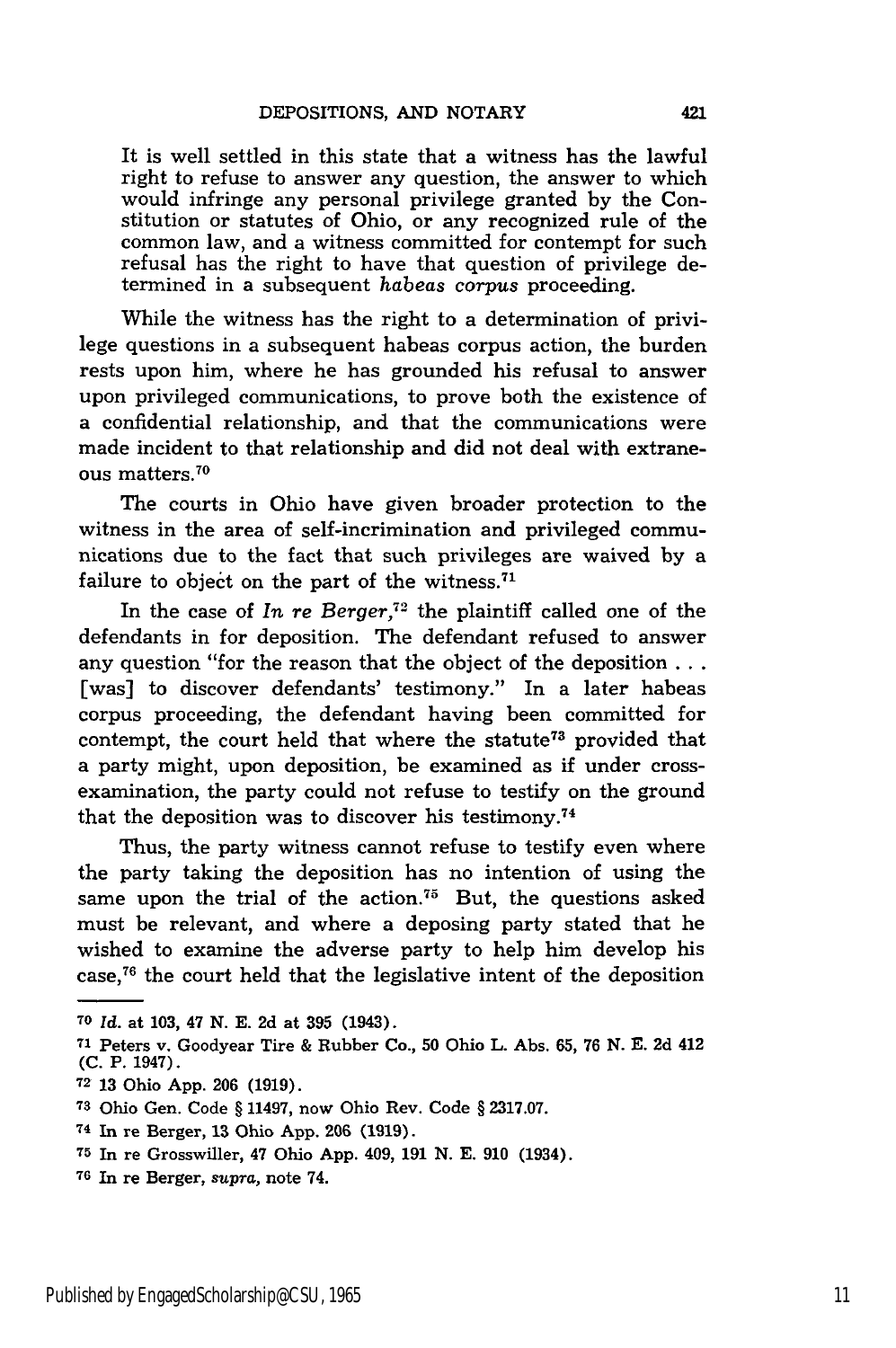provisions was not that it would be used purely for discovery -<br>purposes.<sup>77</sup>

## *Refusal* to *Produce Books and Documents*

The notary public has the power to issue a subpoena duces tecum for the witness to produce his books or records and to punish for contempt a witness disobeying the writ.78

If the defendant refuses to produce books and documents at his deposition by the plaintiff, for no other reason than upon advice of counsel, he is in contempt.<sup>79</sup>

By virtue of sections 11550 to 11555, both inclusive, General Code (now sections 2317.31 to 2317.35, and section 2317.48 of the Revised Code), a party to an action is given broad authority to inspect books, papers, and documents under the control of the adverse party to produce them as evidence either in court or before an officer authorized to take testimony in the case; and section 11503, General Code (now section 2317.13 of the Revised Code) provides that by subpoena issued to a witness, a notary public may require the witness to testify and to bring with him any book or writing or other thing under his control, which he may be compelled to produce as evidence.<sup>80</sup>

The refusal to produce the books on advice of counsel was not sufficient, and the witness had no immunity from productions of documents or records "if the testimony or production of documents does not involve self-incrimination or privileged communications and the objection is merely to the competency or relevancy of the evidence sought." **81**

# *Refusal to Sign the Deposition*

The refusal of the witness, upon command of the notary, to sign his deposition constitutes a contempt.<sup>82</sup> However, the refusal of the witness to sign his deposition until certain correc-

**<sup>79</sup>**In re *Bott, supra,* note **78.**

**<sup>80</sup>***Id.* at **515, 66 N. E. 2d** at **920** (1946).

**81 Id.** at **517, 66 N. E. 2d** at **921** (1946). See also **Ex** parte Oliver, spra, n. 65a.

**82** Ohio Rev. Code § **2317.20.**

**<sup>77</sup>**Thomas v. Beebe, **5** Ohio **N.** P. **32 (C.** P. **1898).**

**<sup>78</sup>**In re Rauh, **65** Ohio St. 128, **61 N. E. 701 (1901);** In re Bott, 146 Ohio St. **511, 66 N. E. 2d 918** (1946).